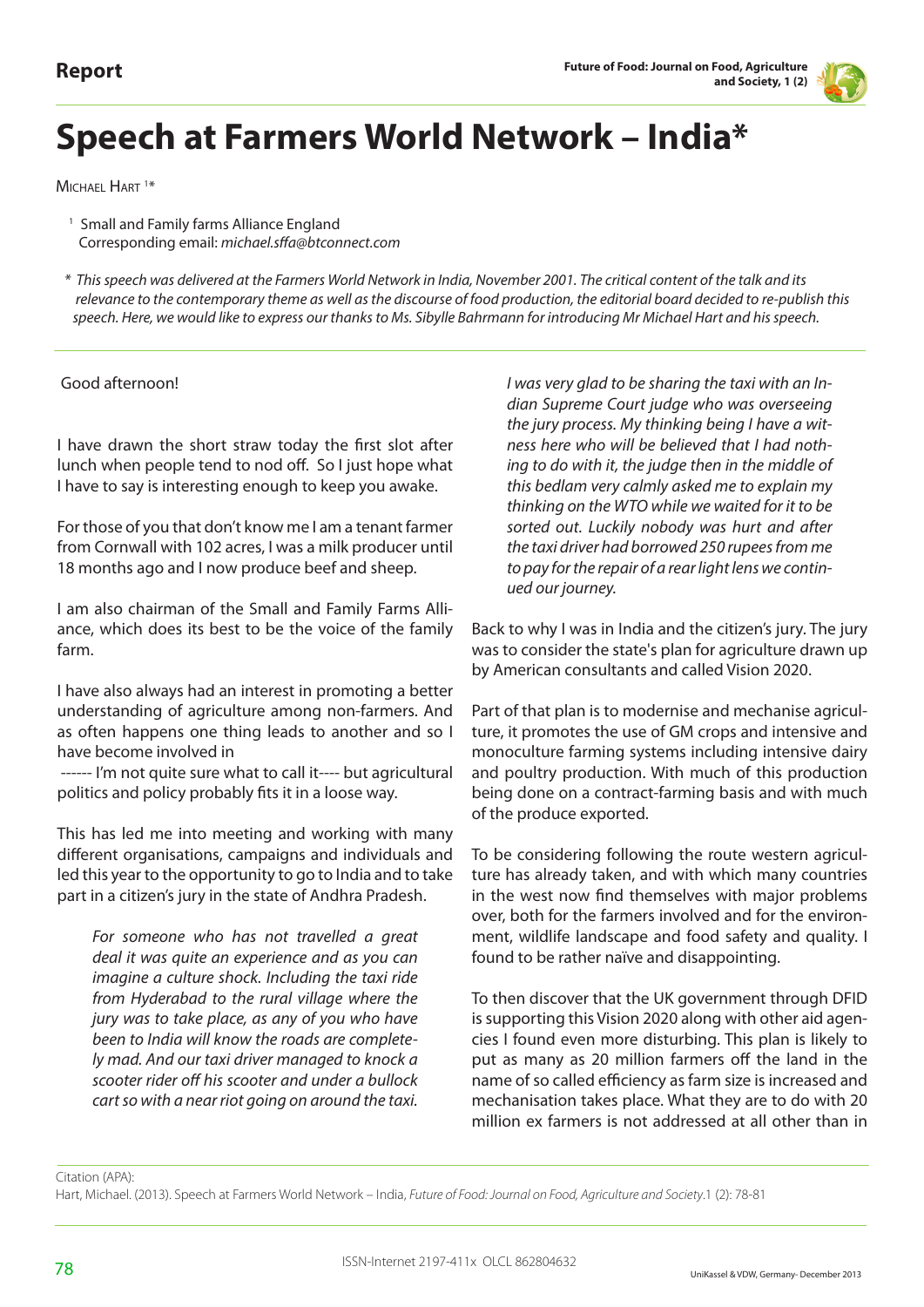

vague terms like employment in the service sector. There is also mention of training, diversification and adding value to produce as part of the Vision 2020 plan.

Now anyone who is familiar with the UK government's plan for agriculture will have read much the same plan for farming in the UK. Increase farm size giving economies of scale and so called more efficient farms, produce competing on the world market due to the opening up of free trade in food and agriculture by the WTO removing barriers. Barriers that in many cases protect countries food production and therefore their food security.

In the UK plan we also mention training for farmers, diversification and adding value and just like in AP it means people will have to leave the land.

I also became aware that like here decisions were being made about how they should farm and their futures by people who had no grass roots contact with or understanding of agriculture

So I had much in common with my fellow farmers in AP before we even looked at the current situation and once again the reality of the situation was very similar. Low prices for produce often with the selling price below the cost of production, due to cheap imports and market place power in a very few hands at the far end of the food chain from the farmer.

Increasing debt among farmers, like here where the UK's farming industry has help to fund a cheap food policy by borrowing money to the tune of about 8 billion pounds in total now and of course there were the usual farming problems of weather, pests and disease.

 It is therefore not surprising to find the same results as here------- farmers committing suicide, depression, farmers leaving the land for an unknown future and a feeling of having no value in the eyes of the rest of today's society.

It is although the world over the vast majority who have left the land have become so remote from where food comes from that they fail to see the connections between what they buy in their local supermarket and farmers, the land and the environment. That failure to see the connection between what is now seen as just another commodity and the environment and farming is what has driven farming in the UK and caused many of the problems we have today.

That failure is now what is going to drive farming in AP

into the very methods of production that we in the west all claim we don't want, intensive monocultures, factory farming of animals and methods which causes damage to, the environment, wildlife, the landscape and to rural people.

We now appear in the UK to be thinking that we must swing policy the other way, in which the environment, landscape etc becomes more important than food production, ----- look at the countryside agency's submission to the food and farming commission------ and food we can import because we are a rich nation.

That way we will have the best of both world's cheap food and a fine environment and wonderful landscape to look at.

We will of course ignore the environmental consequences of transporting that food around the globe. We will of course ignore the cost to the nation who we buy that food from in terms of cultural changes, environmental damage and food displacement from food for the local people to use to the export market and remember many of these countries already have malnutrition problems.

We will claim that the people on average will be better off, ignoring the fact that farmers don't export food only exporters and trans-national companies do that, benefiting the few not the many.

These countries will use all the methods we disapprove of including GM crops. But out of sight, and therefore out of the mind of western consumers and of course because we will be sending aid out through DFID and other sources that will make it "all right".

Not for the 20 million farmers displaced from the land in AP it won't, or for the 40,000 more on top of the 50,000 who have already left the land in the UK.

And it is not just the UK and India, on the way back to the UK and with a stopover of 7 hours in the middle of the night at Mumbai airport I got talking to an Australian farmer's daughter.

*I must just say I am not in the habit of talking to attractive young women in coffee bars who are complete strangers but 7 hours is a long time to not talk to anyone.* 

She told the same tale of farming in her country. In Queensland family dairy farms are giving up farming in ever-larger numbers, why? Because the price they are paid for milk is below the cost of production just like here in the UK. It is down so they are told because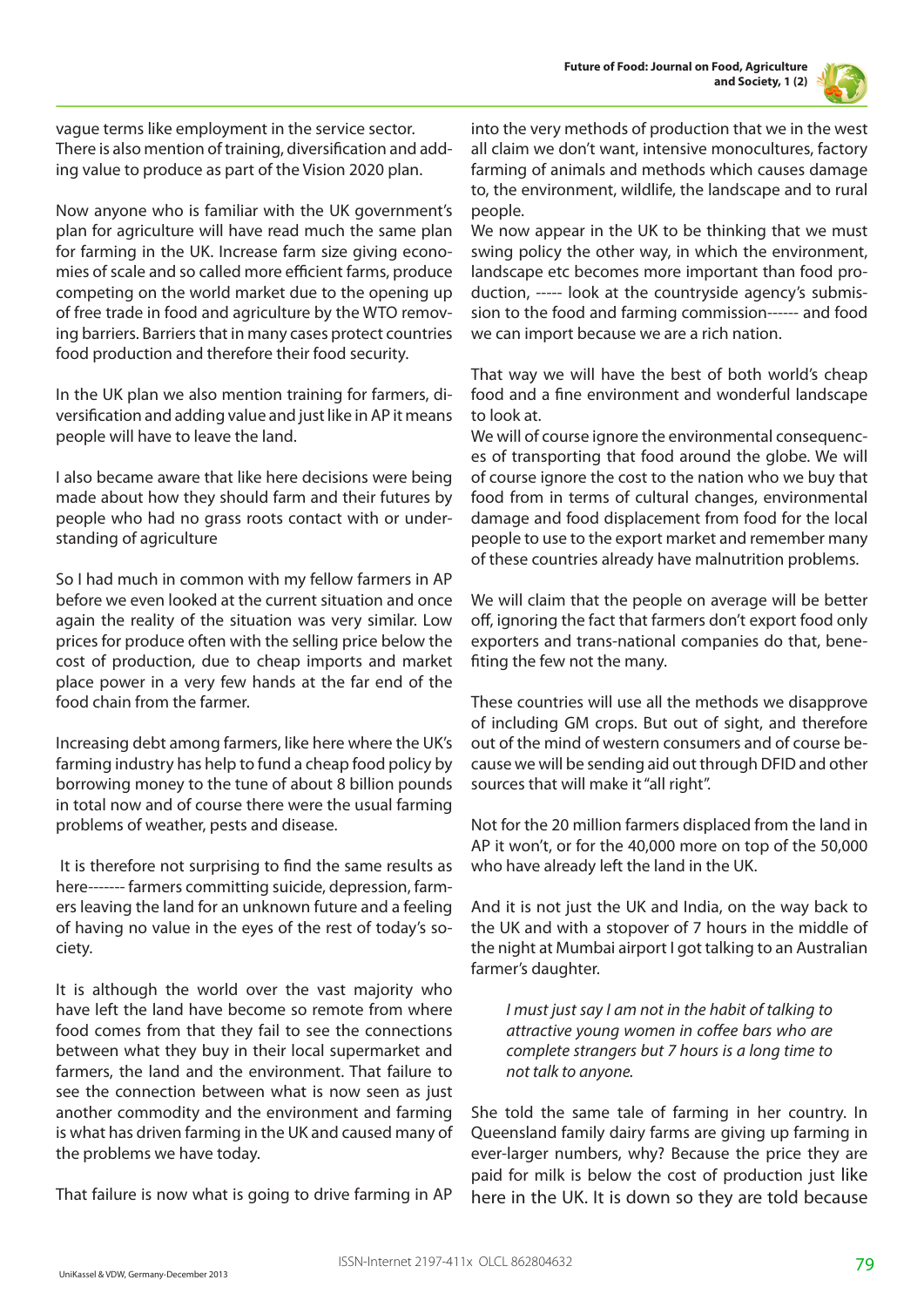

they have to compete on the world market for milk products, but we in the UK are told we have to compete with farmer's like these from Australia, so just who are they supposed to be unable to compete with?

The answer to the question is, of course its not other farmer's, it is the international traders who are so few and so powerful that they are able to set the market price to suit their profits.

The result------- big factory dairy farms instead of family farms.

Although the numbers of farmers leaving the land and the effects are far greater in Andhra Pradesh than facing farmers here, as a percentage of the number of farmers it is the same.

And there are other similarities that we find here.

The lack of dialogue with grassroots farmers and rural people by government, by environmentalists and other NGO's and in the case of India the aid agencies. I can to some extent understand government's reluctance to engage in debate with grassroots farmers. But the NGO's and aid agencies and their "we know best attitudes" and with many of them coming up with their vision for farming without ever consulting with farmers I find unbelievable.

This is my one piece of technology to day the result of the Jury ----- slide of our vision

As you can see they rejected Vision 2020 and what it involves I have here a few copies of the full verdict if anyone should want one.

One of the final points made by the citizens' jury was that their verdict on their farming future should be "that foreign aid (from white people) should follow their vision and benefit the poorest". I have no doubt that DFID and the other aid agencies will claim that this is their aim too, but have they really consulted the people whom it will affect or is it a case of " we know best and our very expensive consultants agree with us"

Without a true dialogue with people their frustration and disillusionment with the existing political systems will lead to ever more radical uprisings.

Rather than sitting around waiting for the next uprising and then dealing with it, governments could have a real dialogue with farmers and consumers and that might just help them to get a handle on the complex issues of food and farming.

Unless this debate takes place, in the case of food and farming by bringing family farmers, rural people, environmentalists and consumers in to the debate rather than the current "we know best" attitude of governments and experts both of whom are driven by big business. We are in for some major problems.

I found my experience in India an interesting and exciting one but also one, which left me deeply, disturbed with its vision for agriculture.

I believe that farming is unique to each and every country for many reasons.

To do what we are attempting to do now with a one system fits all for agriculture under the WTO will in the end lead to disaster for mankind. In terms of our future ability to deliver a sustainable supply of good food for us all which does as little damage as possible to the planets environment.

India can on all the evidence I saw and heard feed itself without GM crops, without excessive use of pesticides and fertilisers and without massive changes to the culture of rural people. There are undoubtedly problems with food storage after harvest, with a lack of processing capability for crops to stop wastage and with distribution but none of them are unsolvable given the will to do so. The farmers in India undoubtedly have the skills and ability to feed India. What they don't need is aid agencies telling them we know best and placing our western material values on their lives as a measure of quality of life, or trans-national companies exploiting them, the soil and environment to make money by feeding us in the west.

I have also over the course of this year attended a number of meetings with farmers from around the world and it is clear **the farming crisis is world-wide** and for the same underlying reasons that we know of here and that I found in India.

I was in Geneva at the end of September with farmers and environmental, social and aid agency NGO's from around the world from both the North and the South, again the similar stories from around the world was very striking. I was also concerned at the NGO's lack of understanding of what I call the "real world" that farmers live in rather than the sometimes-idealistic world of some of the NGO's.

I have also become concerned at the solution put forward by many -----that access to markets in the north for farmers from the south will solve all problems. Many times this year I have heard the words if "farmer's